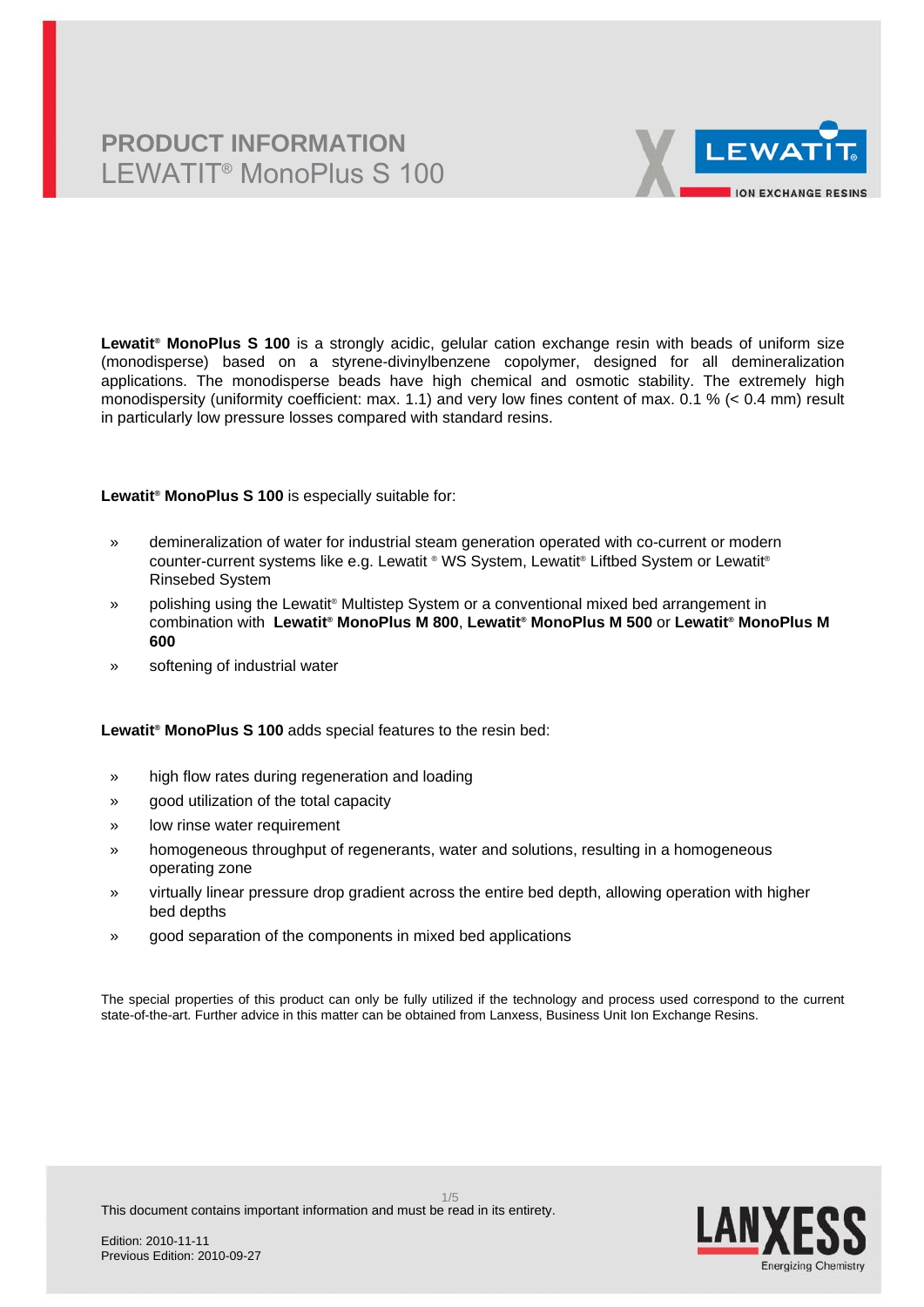

### General Description

| lonic form as shipped | Na <sup>+</sup>         |
|-----------------------|-------------------------|
| Functional group      | sulfonic acid           |
| Matrix                | crosslinked polystyrene |
| Structure             | gel type beads          |
| Appearance            | brown, translucent      |

### Physical and Chemical Properties

|                         |                      | metric units |                     |  |  |
|-------------------------|----------------------|--------------|---------------------|--|--|
| Uniformity Coefficient* |                      | max.         | 1.1                 |  |  |
| Mean bead size*         |                      | mm           | 0.6<br>0.05<br>(+/- |  |  |
| <b>Bulk density</b>     | (+/- 5 %)            | g/           | 830                 |  |  |
| Density                 |                      | approx. g/ml | 1.28                |  |  |
| Water retention         |                      | wt. %        | 42<br>48<br>ä,      |  |  |
| Total capacity*         |                      | min. eq/l    | 2.0                 |  |  |
| Volume change           | $Na^{+}$ --> $H^{+}$ | max. vol. %  | 8                   |  |  |
| Stability               | at pH-range          |              | $\Omega$<br>14<br>- |  |  |
| Storability             | of the product       | max. years   | $\overline{2}$      |  |  |
| Storability             | temperature range    | °C           | $-20$<br>40         |  |  |

\* Specification values subjected to continuous monitoring.

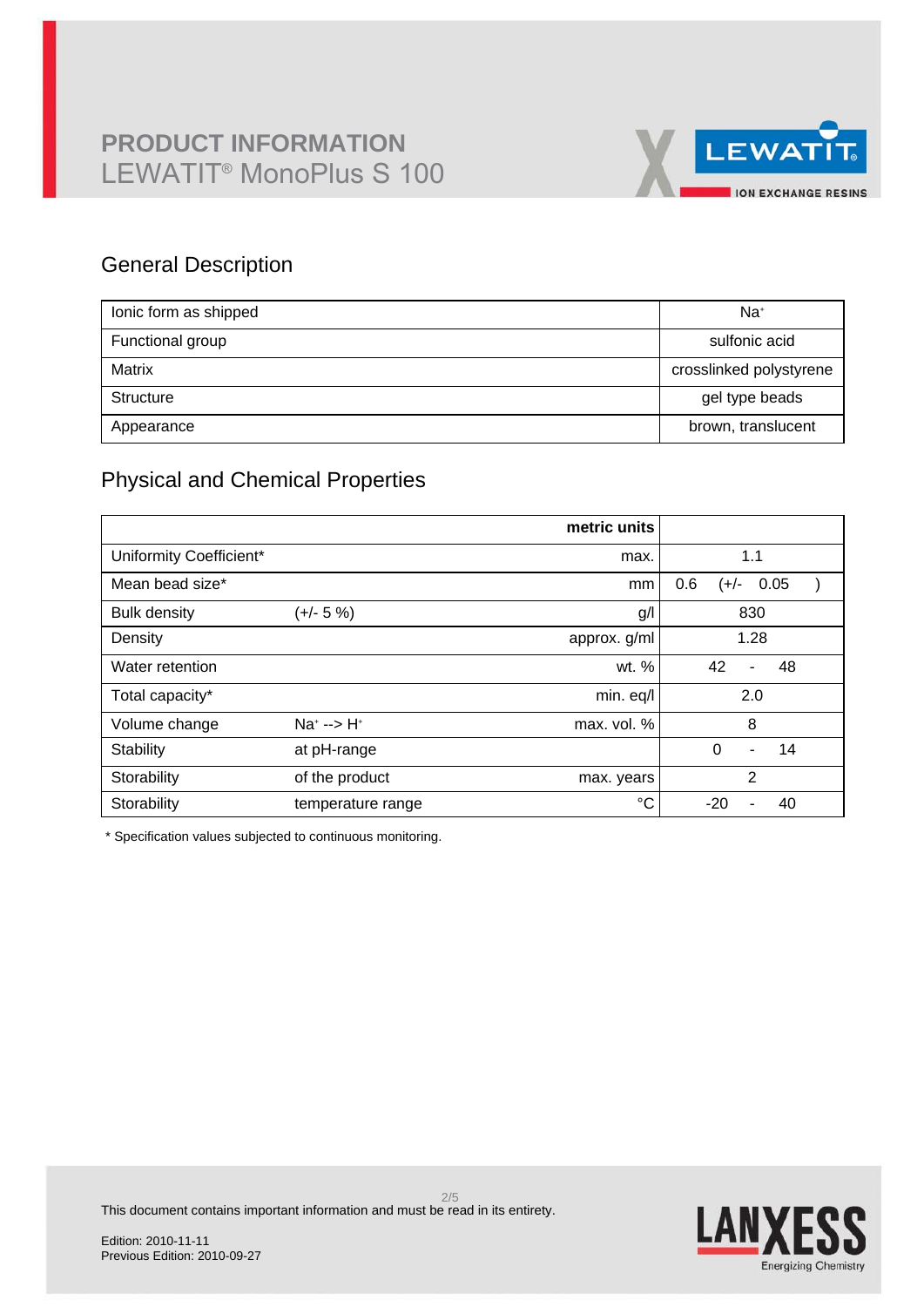

### Recommended Operating Conditions\*

|                                     |                               | metric units                 |                                                                                       |  |
|-------------------------------------|-------------------------------|------------------------------|---------------------------------------------------------------------------------------|--|
| Operating temperature               |                               | max. °C                      | 120                                                                                   |  |
| Operating pH-range                  |                               |                              | 14<br>0<br>$\overline{a}$                                                             |  |
| Bed depth                           |                               | min. mm                      | 800                                                                                   |  |
| Specific pressure drop              | (15 °C)                       | approx. kPa*h/m <sup>2</sup> | 1.0                                                                                   |  |
| Pressure drop                       |                               | max. kPa                     | 200                                                                                   |  |
| Linear velocity                     | operation                     | max. m/h                     | 60***                                                                                 |  |
| Linear velocity                     | backwash (20 °C)              | approx. m/h                  | 15                                                                                    |  |
| Bed expansion                       | (20 °C, per m/h)              | approx. vol. %               | 4                                                                                     |  |
| Freeboard                           | backwash<br>(extern / intern) | vol. %                       | 60<br>80<br>$\overline{a}$                                                            |  |
| Regenerant                          |                               |                              | $H_2SO_4$<br><b>HCI</b><br><b>NaCl</b>                                                |  |
| Counter current<br>regeneration     | level                         | approx. g/l                  | HCI<br>50<br>$H_2SO_4$<br>80<br><b>NaCl</b><br>90                                     |  |
| Counter current<br>regeneration     | concentration                 | wt. %                        | HCI<br>$4 - 6$<br>$H_2SO_4$<br>$1.5***/3**$<br><b>NaCl</b><br>8/10                    |  |
| Linear velocity                     | regeneration                  | approx. m/h                  | HCI<br>5<br>$H_2SO_4$<br>$10 - 20$<br><b>NaCl</b><br>5                                |  |
| Linear velocity                     | rinsing                       | approx. m/h                  | HCI<br>5<br>$H_2SO_4$<br>$\frac{5}{5}$<br><b>HCI</b>                                  |  |
| Rinse water requirement slow / fast |                               | approx. BV                   | $\overline{c}$<br>HCI<br>$H_2SO_4$<br>$\overline{c}$<br><b>NaCl</b><br>$\overline{2}$ |  |
| Co current regeneration             | level                         | approx. g/l                  | <b>HCI</b><br>100<br>$H_2SO_4$<br>150<br><b>NaCl</b><br>200                           |  |
| Co current regeneration             | concentration                 | approx. wt. %                | $6 - 10$<br>HCI.<br>$H_2SO_4$<br>$1.5***/3**$<br><b>NaCl</b><br>$8 - 10$              |  |
| Linear velocity                     | regeneration                  | approx. m/h                  | HCI<br>5<br>H <sub>2</sub> SO <sub>4</sub><br>$10 - 20$<br>NaCl <sup>®</sup><br>5     |  |
| Linear velocity                     | rinsing                       | approx. m/h                  | HCI<br>5<br>$H_2SO_4$<br>5                                                            |  |



This document contains important information and must be read in its entirety.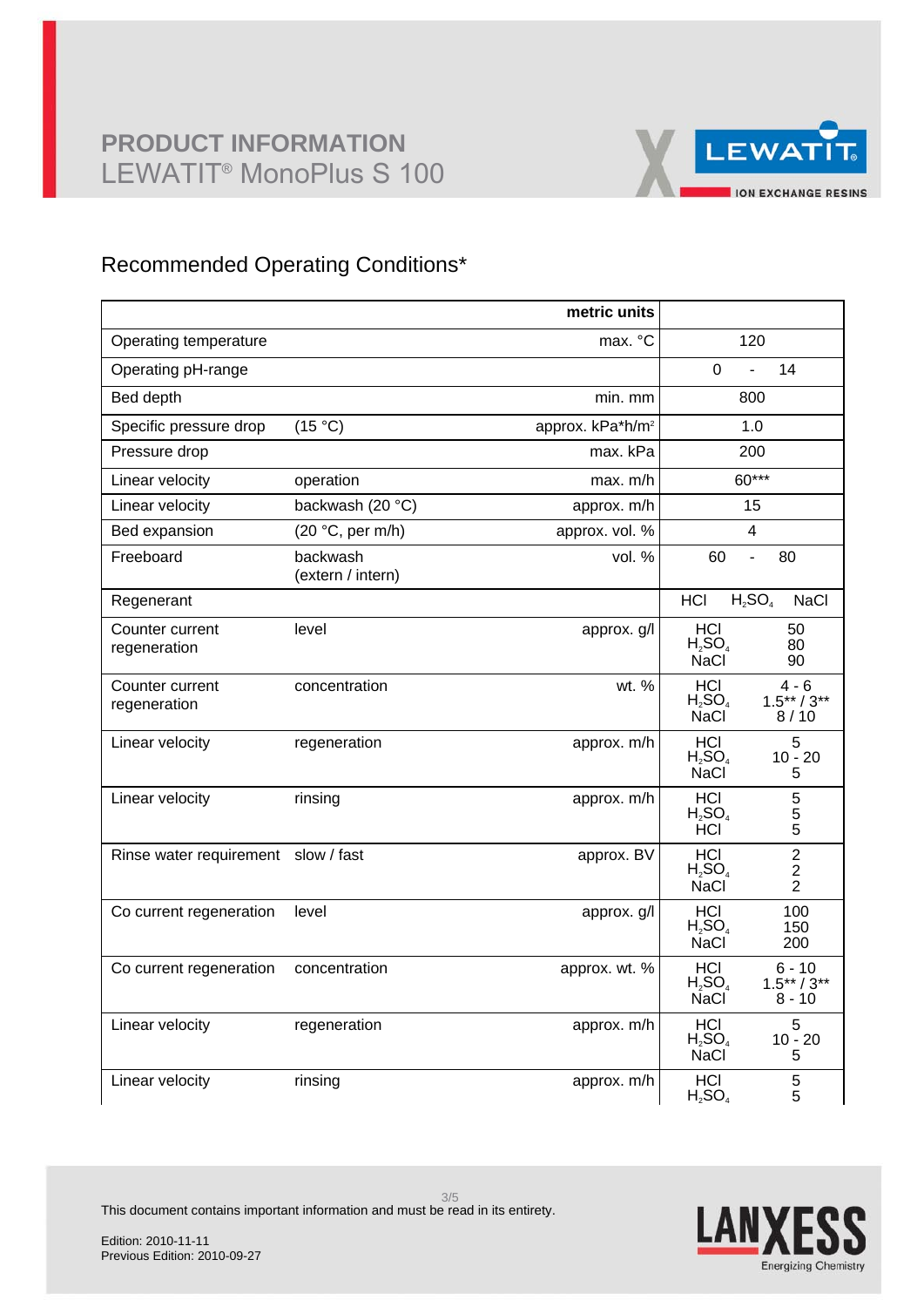

|                                     |               |               | <b>NaCl</b>                                   | 5                  |
|-------------------------------------|---------------|---------------|-----------------------------------------------|--------------------|
| Rinse water requirement slow / fast |               | approx. BV    | H <sub>2</sub> SO <sub>4</sub><br><b>NaCl</b> | 6<br>6<br>6        |
| Mixed bed operation                 |               |               |                                               |                    |
| Bed depth                           |               | min. mm       | HCI<br>$H_2SO_4$                              | 500<br>500         |
| Regenerant                          | level         | approx. g/l   | H <sub>2</sub> SO <sub>4</sub>                | 100<br>150         |
| Regenerant                          | concentration | approx. wt. % | HCI<br>$H_2SO_4$                              | $4 - 6$<br>$2 - 8$ |

\* The recommended operating conditions refer to the use of the product under normal operating conditions. It is based on tests in pilot plants and data obtained from industrial applications. However, additional data are needed to calculate the resin volumes required for ion exchange units. These data are to be found in our Technical Information Sheets.

\*\* Regeneration progressive

\*\*\* 100m/h for polishing